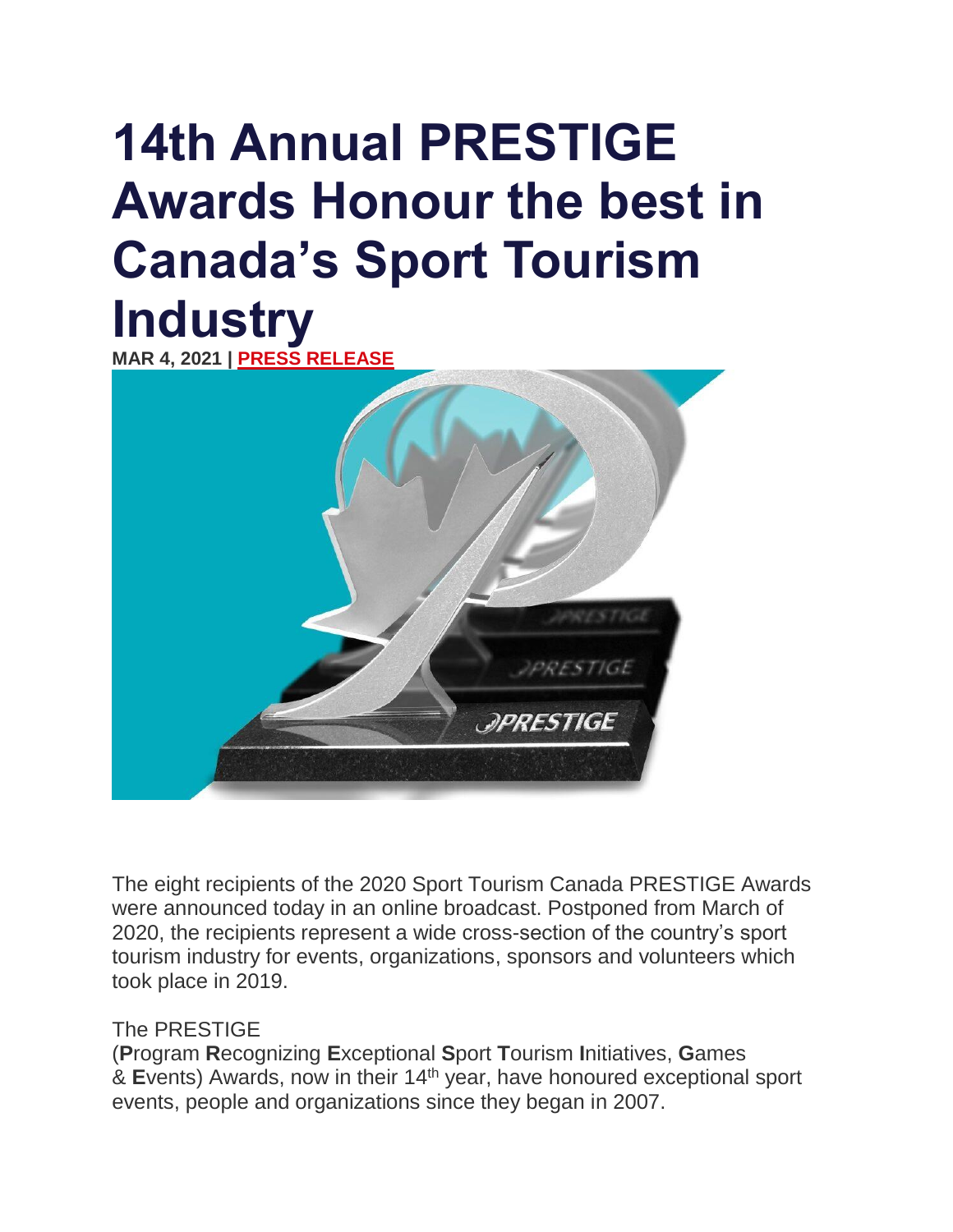Olympian, World Cup medallist and CBC Broadcaster [Kelly](http://canadiansporttourism.com/prestige-awards/kelly-vanderbeek.html) [VanderBeek](http://canadiansporttourism.com/prestige-awards/kelly-vanderbeek.html) hosted the gala online PRESTIGE Awards, *presented by Saskatoon Sports Tourism*. It highlighted all 24 finalists from across the country – from Victoria in British Columbia to Cape Breton in Nova Scotia "With so many sport events postponed over the past year, it was a true pleasure to be able to celebrate the outstanding calibre of sport tourism in Canada from 2019," said Rick Traer, CEO, Sport Tourism Canada. "Representing summer and winter sports, smaller communities and major urban centres, all of our 24 finalists were deserving of the recognition. We congratulate each of the recipients and look forward to seeing the sport tourism industry refocusing and recovering in 2021 and beyond."

## **2020 PRESTIGE AWARDS RECIPIENTS**

**Canadian Sport Event of the Year Award** (Group A: budget greater than \$1 million) *presented by Québec Business Destination*

2019 Canada Winter Games, (Red Deer, Alta.)

**Canadian Sport Event of the Year Award** (Group B: budget less than \$1 million) *presented by Québec Business Destination*

• Durham Region 2019 Ontario Parasport Games, (Durham Region, Ont.)

**International Sport Event of the Year Award** (Group A: budget greater than \$2 million) *presented by CBC Sports*

2019 IIHF World Junior Championship, (Vancouver & Victoria, B.C.)

## **International Sport Event of the Year Award** (Group B: budget less than \$2 million) *presented by CBC Sports*

2019 World Junior Curling Championships, (Liverpool, N.S.)

### **Canadian Sport Event Sponsorship Initiative of the Year Award** *presented by Adup Display*

Tamarack Developments Corporation (Ottawa Race Weekend)

# **Sport Event Volunteer of the Year Award** *presented by WestJet*

Lyn Radford (2019 Canada Winter Games), (Red Deer, Alta.)

# **Sport Event Legacy of the Year Award** *presented by ConnectOnCampus*

2019 UCI Mountain Bike World Championships, (Monte-Sainte-Anne, Qué.)